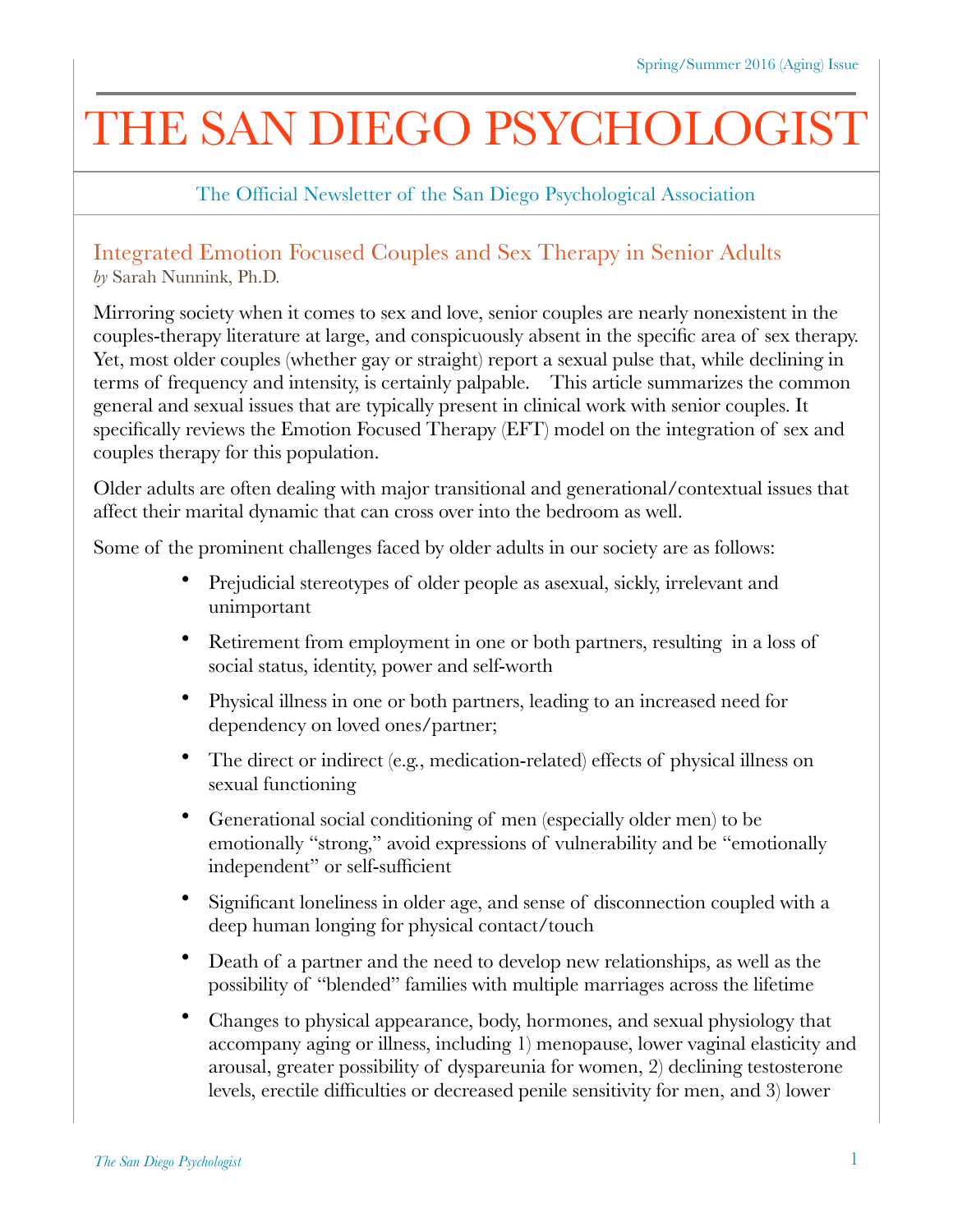desire or frequency of sex for the majority of older individuals. Vasoactive agents (e.g., sildenafil) are often offered as a first line treatment for men and estrogen cream or supplement may help for women - however, given the contextual issues surrounding sex and the senior couple, even if the "mechanics" of sex improve, often the sexual satisfaction may not

Despite these challenges, older couples also have significant strengths:

- The longer term pair-bonds of older couples, some of whom have been together for decades and have a shared history
- Greater emotional intimacy and the capacity to truly see and be seen by our partners, resulting in the potential of optimal sexuality, and the possibility of intimacy-driven sexual behavior as opposed to strictly mechanistic and performance-based sex

Sex is one of the most sensitive barometers of the general functioning of a relationship; it often serves as the "red flag" that the relationship is in trouble (or has been for quite some time). Historically, the field of couples therapy has often underemphasized the role of sex, whereas the sexual health field originally focused on the mechanisms or "medicalization" of sex, missing the larger contextual framework in which sexual problems arose. Recently, there has been a welcome converging of the fields, and the work of Sue Johnson, Ed.D. using an Emotion Focused (EFT) and Sex Therapy integrated model, is particularly promising.

From an EFT framework, the sexual system is one of the three primary ingredients in the formation of adult romantic bonds, resting between the attachment and caregiving systems. Sex often facilitates the development of the attachment bond between partners, though its significance wanes in later stages of the relationship (Johnson & Zuccarini, 2011). In EFT, a securely attached bond that is defined by emotional accessibility and responsiveness allows integration of all three systems. In an insecurely attached bond, it is common to see couples presenting with sexual complaints, which might include an anxious approach for sex or, alternatively, an avoidant deactivation within the sexual dynamic. In other words, in a distressed couple, one partner might anxiously pursue sex as an attempt at attachment soothing (reassurances of attractiveness, desirability, confirmation of their importance to their partner in order to "calm" fears of abandonment). Conversely, an avoidant partner might present by minimizing internal emotions, sexual cues and needs in order to soothe attachment fears of rejection by partner (avoid sex altogether, focus on the "performance" or mechanics of sex without allowing emotional engagement). Importantly, these dynamics of pursuit and withdrawal, while clearly apparent in the realm of sexuality and the "presenting problem", are also typically more broadly seen within the couple's general relational style with self and other. From an EFT perspective, it is necessary to address such a negative "cycle" both within and outside of the context of the bedroom. Either of the insecure styles of engagement listed above (approach/avoid) often lead couples down a troubling path that includes a general restriction in the possible healthy or optimal ways sex could function in their relationship. In such distressed and insecure bonds, sex can be described as non-pleasurable, pressured, dry